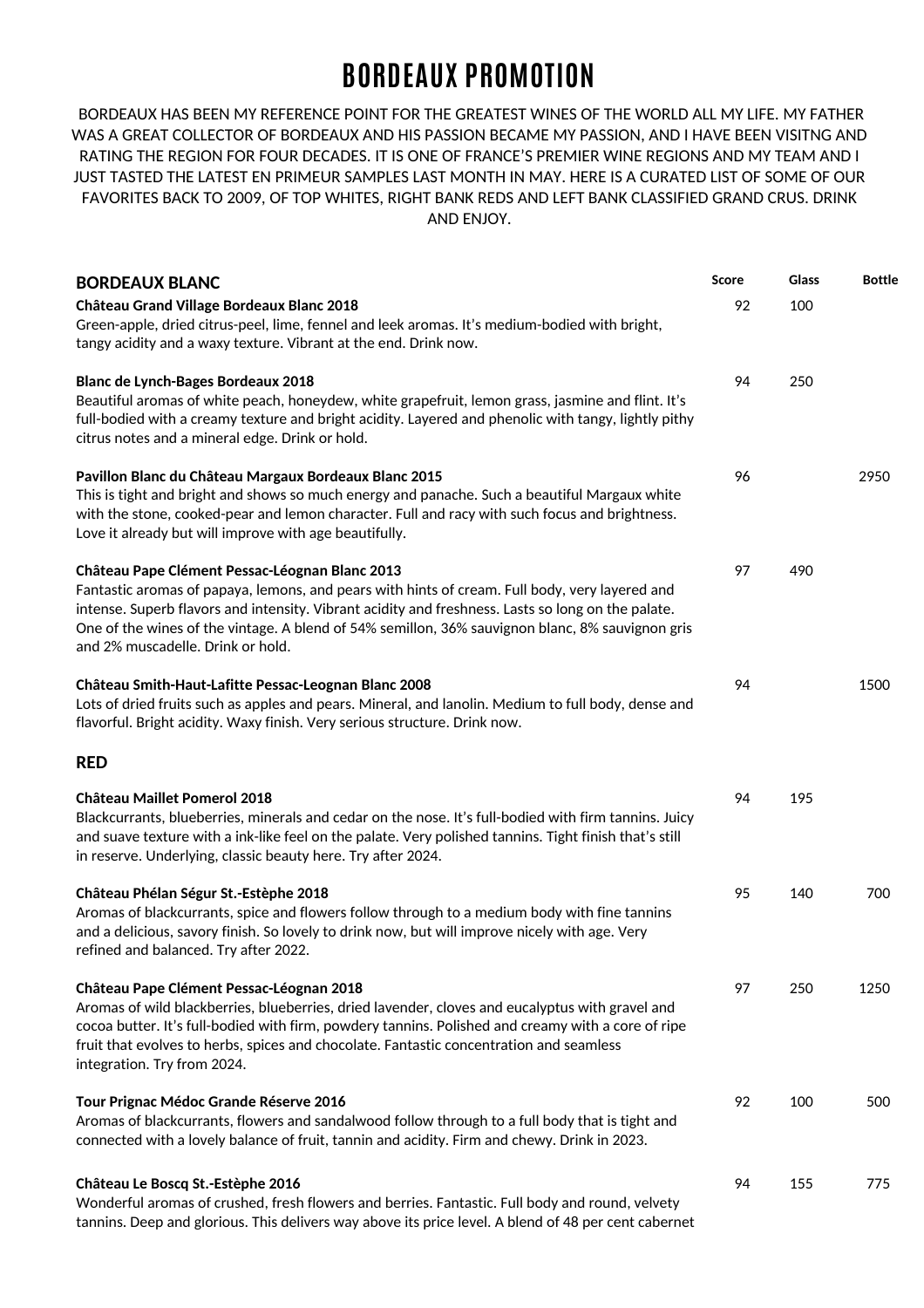sauvignon, 47 per cent merlot and five per cent petit verdot.

| <b>Château Faugères St.-Emilion 2016</b><br>The nose is redolent with ripe plums and dark cherries, as well as abundant red and purple<br>flowers and a faint, blonde-tobacco edge. The palate delivers an ultra-rich and flavorful palate<br>with polished, sinewy tannins that will carry this wine for some time to come. Freshness and<br>balance, finishing taut and youthful. Full of promise, this is one of the finest recent releases from<br>here. Try from 2023.                                                                                                        | 95 | 150 | 750  |
|------------------------------------------------------------------------------------------------------------------------------------------------------------------------------------------------------------------------------------------------------------------------------------------------------------------------------------------------------------------------------------------------------------------------------------------------------------------------------------------------------------------------------------------------------------------------------------|----|-----|------|
| Château Phélan Ségur St.-Estèphe 2016<br>A very serious St.-Estèphe with excellent concentration, firm tannins and a dark soul. I love the<br>earth, walnut, bark and smoke aromas that pour out of this. Very long, dramatic, dry finish. Better<br>from 2021.                                                                                                                                                                                                                                                                                                                    | 95 | 180 |      |
| <b>Château Pédesclaux Pauillac 2016</b><br>So aromatic with crushed currants, raspberries and blackberries with hints of graphite and lead<br>pencil. Full-bodied and very tight with beautiful tannins and a long, flavorful finish. The tannins<br>really build at the end of the palate. Try from 2024.                                                                                                                                                                                                                                                                         | 95 | 210 | 1050 |
| <b>Chateau Batailley Pauillac 2016</b><br>Shows beautiful, ripe cabernet aromas with currants, plums, meat and smoke. Flowers, too. Full<br>body, deep and ripe fruit and exquisite, ripe tannins. Flavorful finish. Tight right now, but shows<br>excellent potential. Best ever. Try after 2024.                                                                                                                                                                                                                                                                                 | 96 | 235 |      |
| Château Larcis Ducasse St-Emilion 2016 (No.7 Wine of the Year 2019)<br>The aromas here are so spellbinding with shitake mushrooms, wet earth and moss, as well as tree<br>bark and, finally, dark fruit. The palate is incredible as it builds and grows with full body, but<br>always tight and reserved. It shows so much depth and complexity. Please try not to touch this<br>until 2025.                                                                                                                                                                                      | 99 | 260 | 1300 |
| Château Pichon-Longueville Baron Pauillac 2016<br>The concentration and largesse of the 2016 Pichon Baron is apparent from the get-go with<br>incredibly alluring, ripe and expansive fruit aromas in the blackberry, dark-cherry, mulberry and<br>plum zone. Espresso and cedar, as well as a slate-like, stony mineral edge add complexity. The<br>palate has incredible depth, drive and detail. Fine and plush tannins stretch the palate in every<br>direction. So fresh and vivacious, this is the greatest Pichon Baron since 1989 and has a long<br>future. Try from 2024. | 99 | 395 |      |
| <b>Château Figeac St-Emilion 2016</b><br>This is a very linear and driven Figeac with smooth and fine tannins. Full-bodied, yet compact and<br>reserved. Blackberry, chocolate and hazelnut flavors. Direct and structured. A blend of 38%<br>cabernet sauvignon, 36% merlot, and 26% cabernet franc. Better after 2024.                                                                                                                                                                                                                                                           | 96 | 500 | 2500 |
| Château Valandraud St.-Emilion 2016<br>Incredible perfumes and beauty with ripe plum and berry character, as well as an array of spices,<br>such as nutmeg and cinnamon. Full-bodied, firm and silky with beautifully polished tannins.<br>Rendered and defined. A wine with lovely, classy nature and personality. One of the best<br>Valandrauds I have tasted at this stage. Try from 2026.                                                                                                                                                                                     | 98 | 540 | 2700 |
| Château Duhart-Milon Rothschild Pauillac 2015<br>The smoke, almond, dark-berry and plum character is impressive to this young Duhart. Full body,<br>round and silky tannins and beautiful fruit and spice undertones. Plenty of coffee and cedar<br>flavors at the end. A pretty Duhart. Needs four or five years bottle age.                                                                                                                                                                                                                                                      | 93 | 190 | 950  |
| <b>Château Nenin Pomerol 2015</b><br>Classic Pomerol character of black olives, wet earth, violets and dark fruit. Full-bodied, tight and<br>silky-textured with fabulous texture. Stones and dark berries. So serious and real. The depth is like<br>looking down a well. Give it three to four years to integrated but already beautiful. Try in 2023<br>and onwards.                                                                                                                                                                                                            | 97 | 200 |      |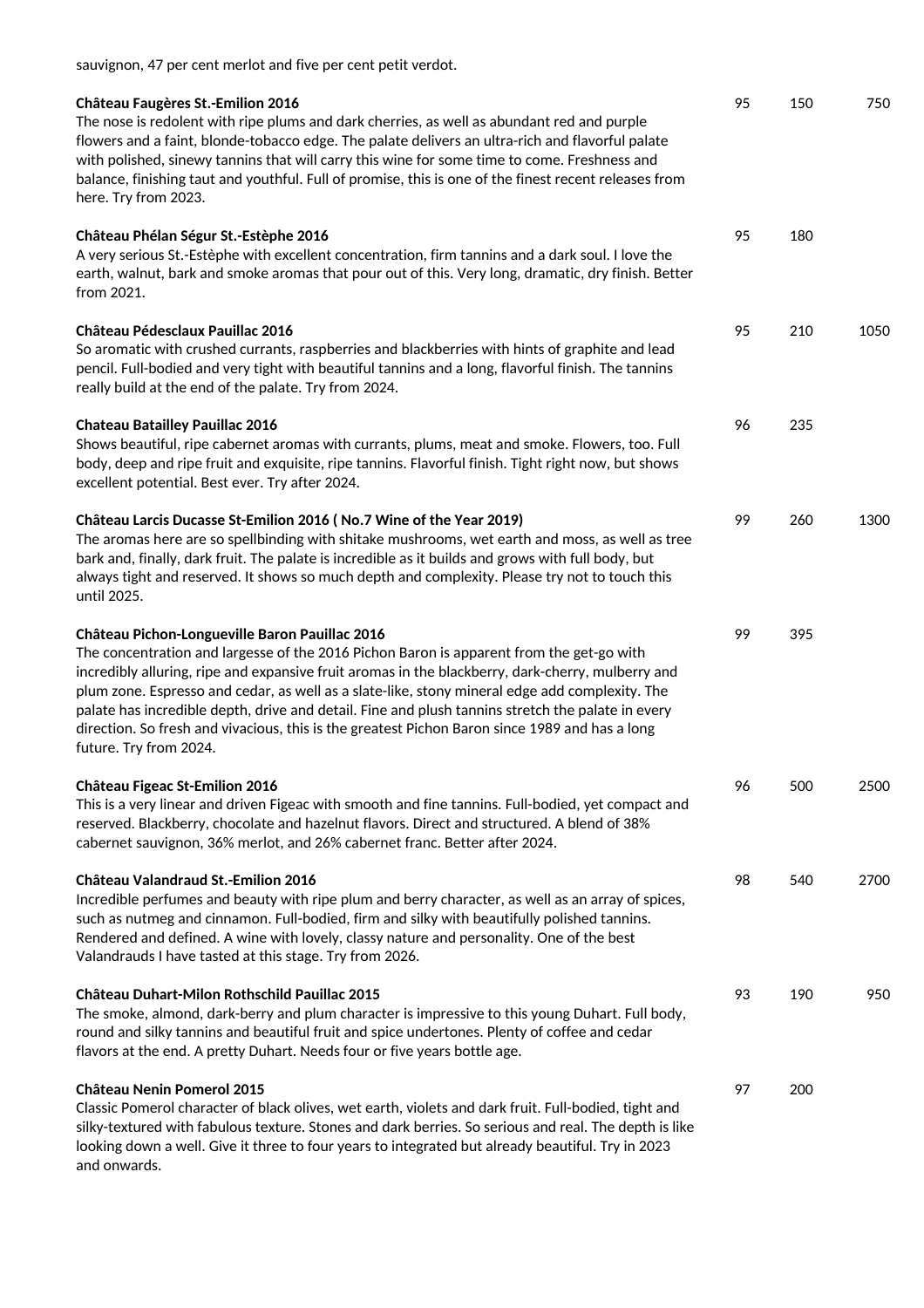| Château D'issan Margaux 2015<br>Very complex aromas of currants, blackberries and iodine with hints of dried mushrooms and<br>flowers. Full-bodied, very fine and silky with a very, very long finish. Shows tension and finesse.<br>Structured yet shows an ultra-fine texture. Deep, dense center palate, yet it's all so polished. A<br>wine for the future. Drink in 2022.                                                                                | 96  | 215 |      |
|---------------------------------------------------------------------------------------------------------------------------------------------------------------------------------------------------------------------------------------------------------------------------------------------------------------------------------------------------------------------------------------------------------------------------------------------------------------|-----|-----|------|
| Réserve de la Comtesse Pauillac 2015<br>This is an impressive second wine. It shows a lot of vibrant red berries, blackberries and darker<br>plum fruits. The palate is impressive for the vibrant and lively acidity cast amid sturdy but supple<br>tannins. Second wine from Pichon-Lalande. Try from 2021.                                                                                                                                                 | 93  | 208 | 1040 |
| <b>Château Trottevieille St.-Emilion 2015</b><br>Subtle and complex aromas of dried flowers, berries, blackberries and black olives. Minerals,<br>limestone and rust to boot. Full-bodied, layered and tannic, yet the phenolic structure is all about<br>strength with finesse. It lasts a very long time. The new classic from here 1961 all over? Try in<br>2024 and behold.                                                                               | 99  | 310 |      |
| <b>Château Monlot St.-Emilion 2015</b><br>Extremely perfumed and pretty with rose-petal and dark-berry aromas that follow through to a<br>medium to full body. Super-integrated and tight tannins and a long, flavorful finish. A beautiful<br>wine now but will deliver more excellence in three to four years of bottle age.                                                                                                                                | 93  | 310 | 1550 |
| <b>Carruades de Lafite Rothschild Pauillac 2015</b><br>Lead-pencil aromas with currants and plums, too. Full body, silky tannins and a focused and very<br>refined finish. It's the tannins that drive things. An excellent second wine of Lafite. Needs two or<br>three years to soften. Start drinking in 2021.                                                                                                                                             | 94  | 630 | 3150 |
| Chateau Canon St.-Emilion 2015 (No.1 Wine of the Year 2018)<br>Seductive. The nose draws you in deep: It's like staring into a well of pristine dark cherries, dark<br>plums, blackberries and mulberries. All the oak is perfectly subsumed. The palate's flawless with<br>immense depth and power and it's so balanced as to appear to float. Immaculate fresh dark-berry<br>and plum flavors. Silky and deep, ribbon-like finish. Perfect. Best from 2022. | 100 | 845 | 4225 |
| Château d'Armailhac Pauillac 2014<br>This is very tannic yet polished and firm with currants, bark, and stones. Full-bodied and muscular<br>and linear. Love the length. Beautiful. Try in 2020.                                                                                                                                                                                                                                                              | 94  | 195 |      |
| <b>Chateau Batailley Pauillac 2014</b><br>Fantastic aromas of crushed plums and blackberries. Perfumed! Full-bodied and very silky with<br>stone undertones. Best ever? Drink in 2021.                                                                                                                                                                                                                                                                        | 94  | 225 | 1125 |
| Château Gruaud-Larose St.-Julien 2014<br>Aromas of strawberries and cherries follow through to a full body, silky tannins and a tangy finish.<br>Fresh and clean. Linear and pretty. Purity of fruit is impressive. Drink in 2020.                                                                                                                                                                                                                            | 94  | 250 | 1250 |
| <b>Château Clerc Milon Pauillac 2014</b><br>Extremely floral and fresh with currants, light chocolate and orange peel. Red clay, too. Full-<br>bodied, firm, silky and long with a flavorful finish. Salty undertone. Stones. Really serious. Better<br>in 2021.                                                                                                                                                                                              | 94  | 275 | 1375 |
| <b>Essence de Dourthe Bordeaux 2014</b><br>Lots of aromas of tar and dark berries with walnuts and currants that follow through to a full<br>body. The round, soft tannins are tight and focused with lovely freshness. Better after 2021, but<br>already beautiful to drink.                                                                                                                                                                                 | 94  | 380 |      |
| Château Calon-Ségur St.-Estèphe 2014<br>This is real powerful and sexy with a voluptuous style of ripe fruit, mushrooms and wet earth.<br>Leafy. Full and seductive. Better after 2021 but already fantastic.                                                                                                                                                                                                                                                 | 96  | 520 | 2600 |
| Château Branaire-Ducru St.-Julien 2012<br>A clean and fresh wine with blueberry, mineral and floral character. Medium to full body, fine<br>tannins and a crisp finish. This is a very refined and beautiful Branaire. Better in 2017.                                                                                                                                                                                                                        | 91  | 190 | 950  |